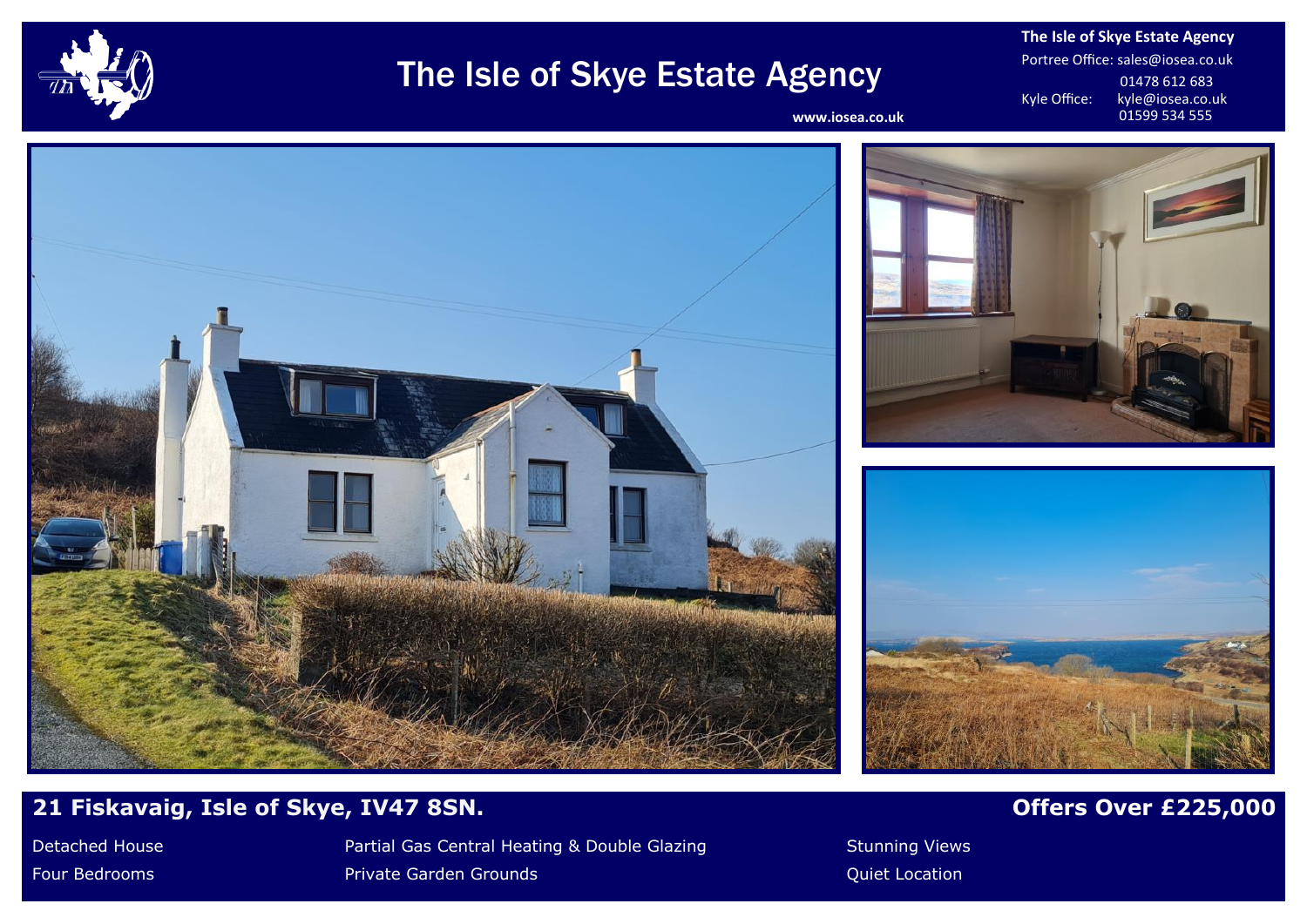## **Description:**

**21 Fiskavaig is a traditional four bedroom property located in an elevated position in the township of Fiskavaig on the popular Minginish Peninsula. The property benefits from uninterrupted views over Fiskavaig Bay, the islands of Ornsay and Wiay and towards MacLeod's Tables in the distance**

21 Fiskavaig is a traditional 1 1/2 storey croft house, set in an elevated position in the popular township of Fiskavaig, affording beautiful views over the countryside and Fiskavaig Bay. The sheltered bay is ideal for kayaking and swimming and there are plenty of good walks close at hand.

The generous accommodation within is set out over two floors and comprises of entrance porch, hallway, lounge, kitchen, bathroom, one double and one single bedroom on the ground floor. Stairs lead to the first floor landing giving access to two double bedrooms. The property further benefits from double glazing, gas central heating and a feature fireplace in lounge.

Externally, the property sits in private garden grounds with parking available on the driveway to the side. There is a single garage on the driveway providing additional storage space or a workshop.

21 Fiskavaig presents a wonderful opportunity to purchase a lovely family home in a popular area and must be viewed to appreciate what is on offer.









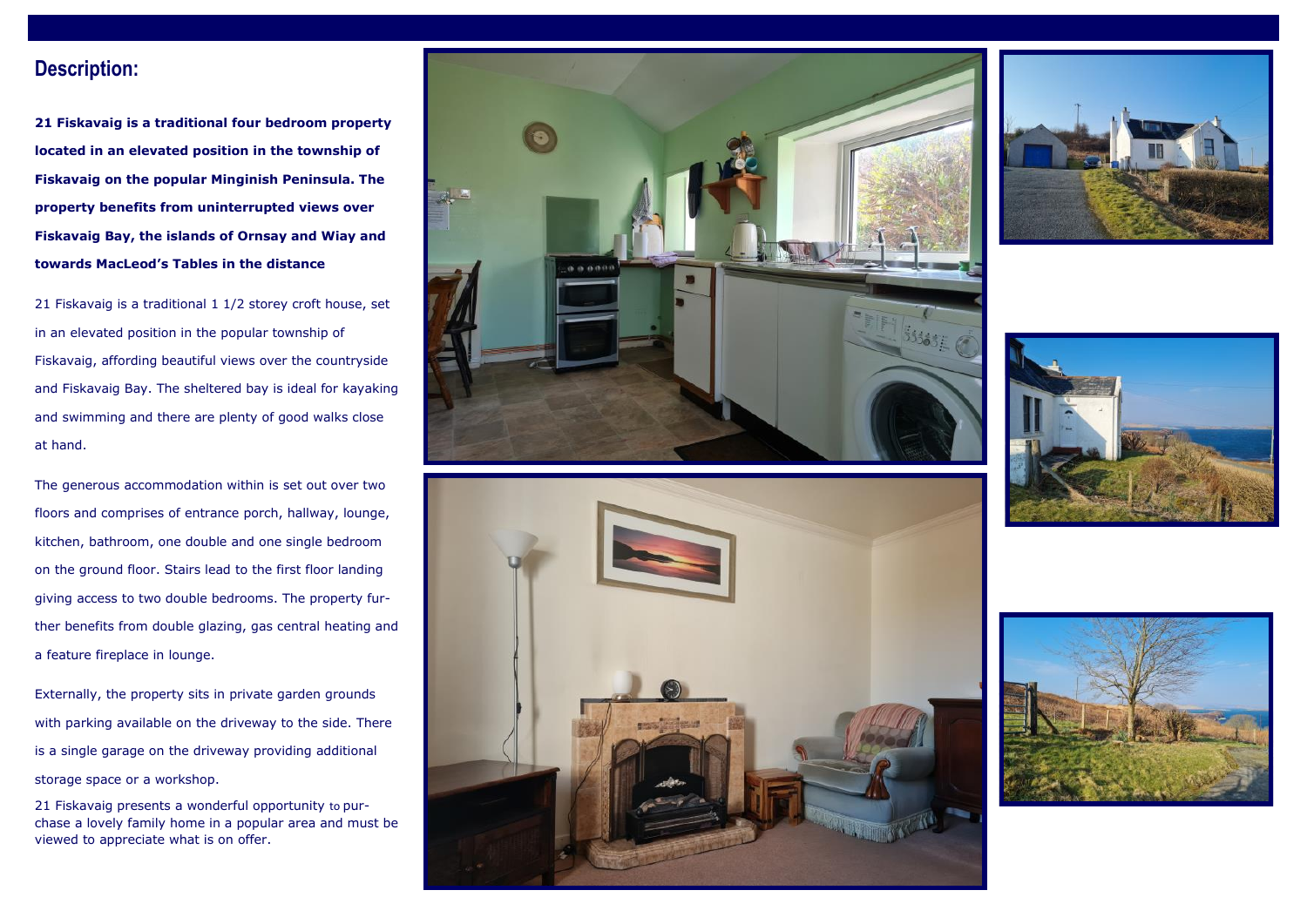# **Room sizes**

**Ground Floor**

**Entrance Porch** 2.49m x 1.09m (8'02" x 3'06").

**Hallway** 1.20m x 3.34m (3'11" x 10'11").

**Lounge** 3.67m x 4.24m (12'00" x 13'10").

**Kitchen** 2.16m x 4.35m (7'01" x 14'03").

**Bathroom** 1.65m x 2.51m (5'04" x 8'02").

**Bedroom One** 3.48m x 4.23m (11'04" x 13'10").

**Bedroom Two** 2.91m x 2.45m (9'06" x 8'00").

**First Floor**

**Landing** 0.91m x 3.50m (2'11" x 11'05").

**Bedroom Three** 3.69m x 2.80m (12'01" x 9'02").

**Bedroom Four** 3.43m x 2.80m (11'02" x 9'02").